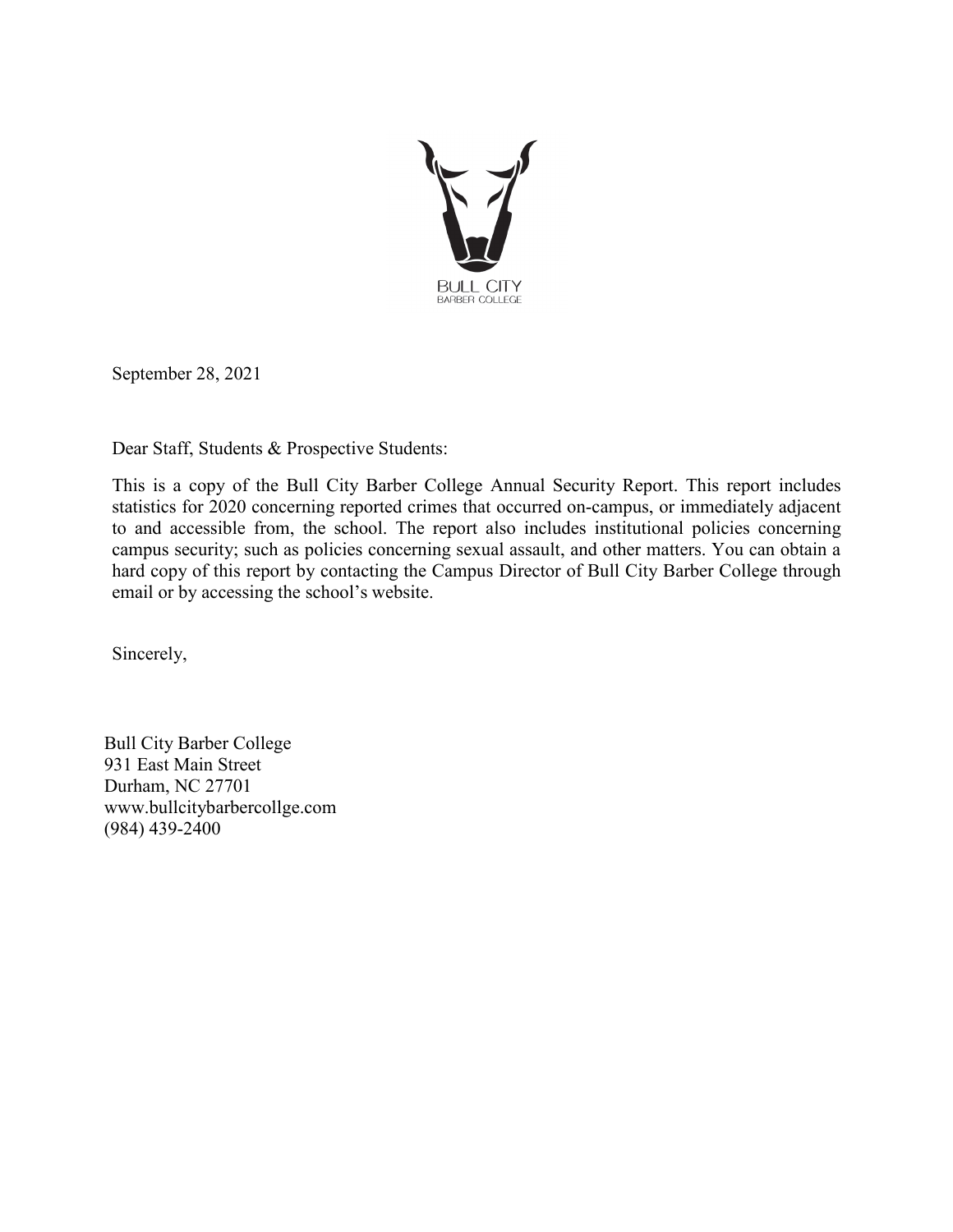### **Policy for Reporting the Annual Disclosure of Crime Statistics**

The Institution's Campus Director, prepares this report to comply with the Jeanne Clery Disclosure of Campus Security Policy and Crime Statistics Act. The full text of this report can be located in this correspondence or on our web site at www.bullcitybarbercollege.com. This report is prepared in cooperation with the local law enforcement agencies surrounding our institutions located in North Carolina: Durham Campus - 931 East Main Street. This entity provided updated information on their educational efforts and programs to comply with the Act.

Campus crime, arrest and referral statistics include those reported to designated institution officials (including but not limited to campus director, specialists, instructors or staff), and local law enforcement agencies. These statistics may also include crimes that have occurred in private residences or businesses and is not required by law.

Each year, a notification is made to all enrolled students that this report is available in hard copy and notification that the report is available through the school's website. Copies of the report may also be obtained in the institution or by contacting the Campus Director or by calling (984) 439-2400. All prospective employees may obtain a copy from the Campus Director.

### **Timely Warnings**

In the event that a situation arises, at the institution, that, in the judgment of the Institution's Administrative or Main Campus, constitute as ongoing or a continuing threat, a school "timely warning" will be issued. The warning will be issued through the institution's email system or personal contact, institution meeting, and/or by institution postings.

Depending on the particular circumstances of the crime, especially in all situations that could pose an immediate threat to the community and individuals, the Institution's administrative staff, may also post flyers, providing the school community with more immediate notification. Anyone with information warranting a timely warning should report the circumstances to the Institution's Campus Director or by calling (984) 439-2400.

#### **Reporting of Criminal Offenses**

To report a crime:

Contact the Campus Director or staff located at the respective institution or by calling (984) 439- 2400. Any suspicious activity or person seen in the parking areas or loitering around vehicles, inside building or around the institution should be reported to the police department by calling 911.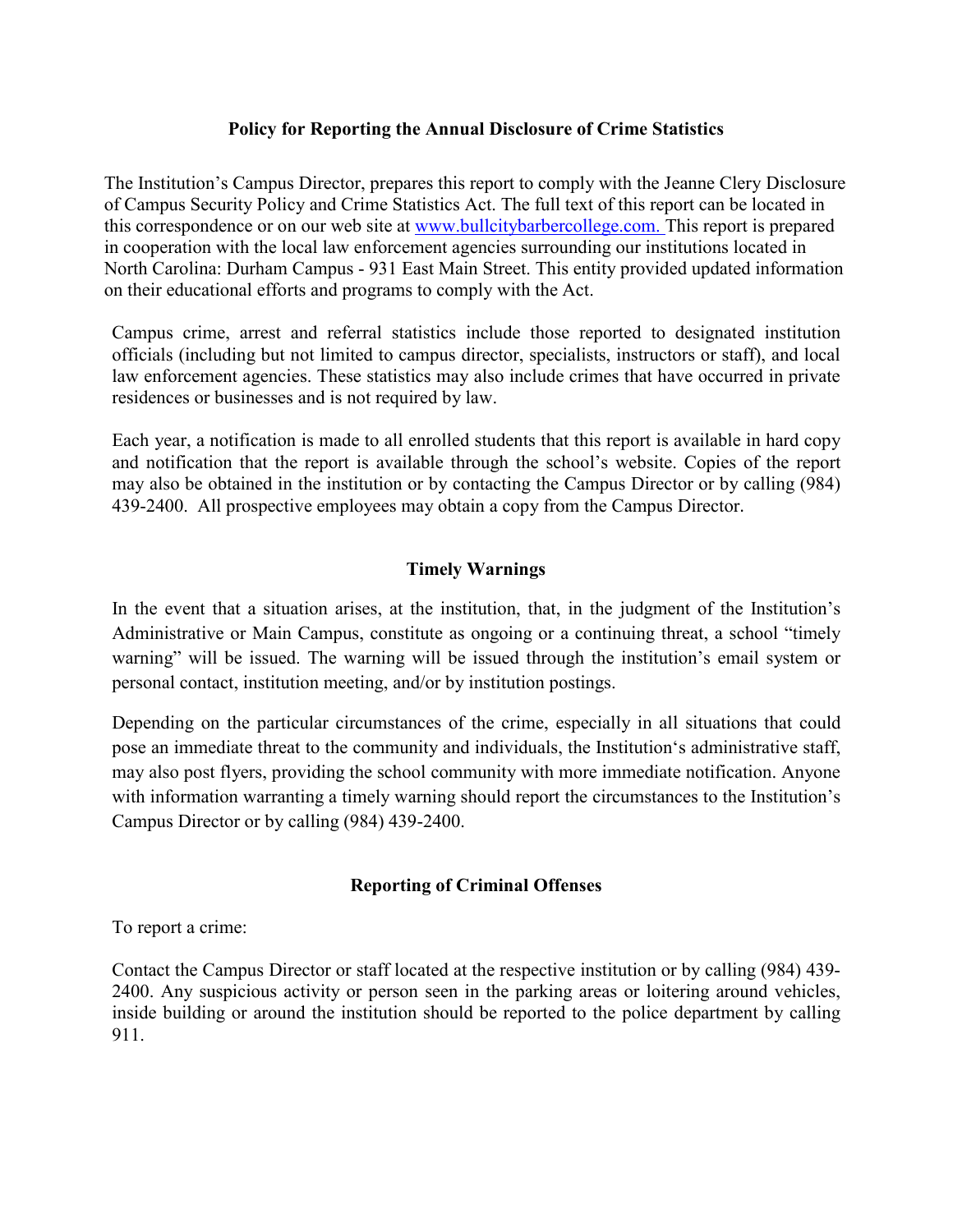## **Voluntary Confidential Reporting Confidential Reporting Procedures**

If you are the victim of a crime and do not want to pursue action within the criminal justice system, you may still want to consider making a confidential report. With your permission, the Campus Director can file a report on the details of the incident without revealing your identity. The purpose of a confidential report is to comply with your wish to keep the matter confidential, while taking steps to ensure the future safety of yourself and others. With such information, the school can keep an accurate record of the number of incidents involving students, determine where there is a pattern of crime with regard to a particular location, method, or assailant, and alert the campus community to potential danger. Reports filed in this manner are counted and disclosed in the annual crimes statistics for the institution.

# **Limited Voluntary Confidential Reporting Crime Reporting**

Bull City Barber College encourages anyone who is the victim or witness to any crime to promptly report the incident to the local police department and to Bull City Barber College. Because police reports are public records under state law, they cannot hold reports of crime in confidence. Confidential reports for purposes of inclusion in the annual disclosure of crime statistics can generally be made to Bull City Barber College administrators.

# **Statement Addressing Security and Access**

During business hours, the school will be open to students, employees, contractors, patrons and visitors. Instructional staff members are given a key to access the building through the front door. Students have access to enter the building during hours of operation. During non-business hours access to the institutional facility is by key, as issued.

# **General Procedures for Reporting a Crime or Emergency**

Community members, students, faculty, staff, and guests are encouraged to report all crimes and public safety related incidents to the local authorities in a timely manner. To report a crime or an emergency at the institution please notify the local Police Department by dialing 911 and contacting the Institution's Campus Director. To report a non-emergency security or public safety related matter, call 911 and request to be directed accordingly and contact the Campus Director or Administrative Staff.

All Bull City Barber College reports are forwarded to the Main Campus for review and potential action by the Disciplinary Committee. The school will investigate a report when it is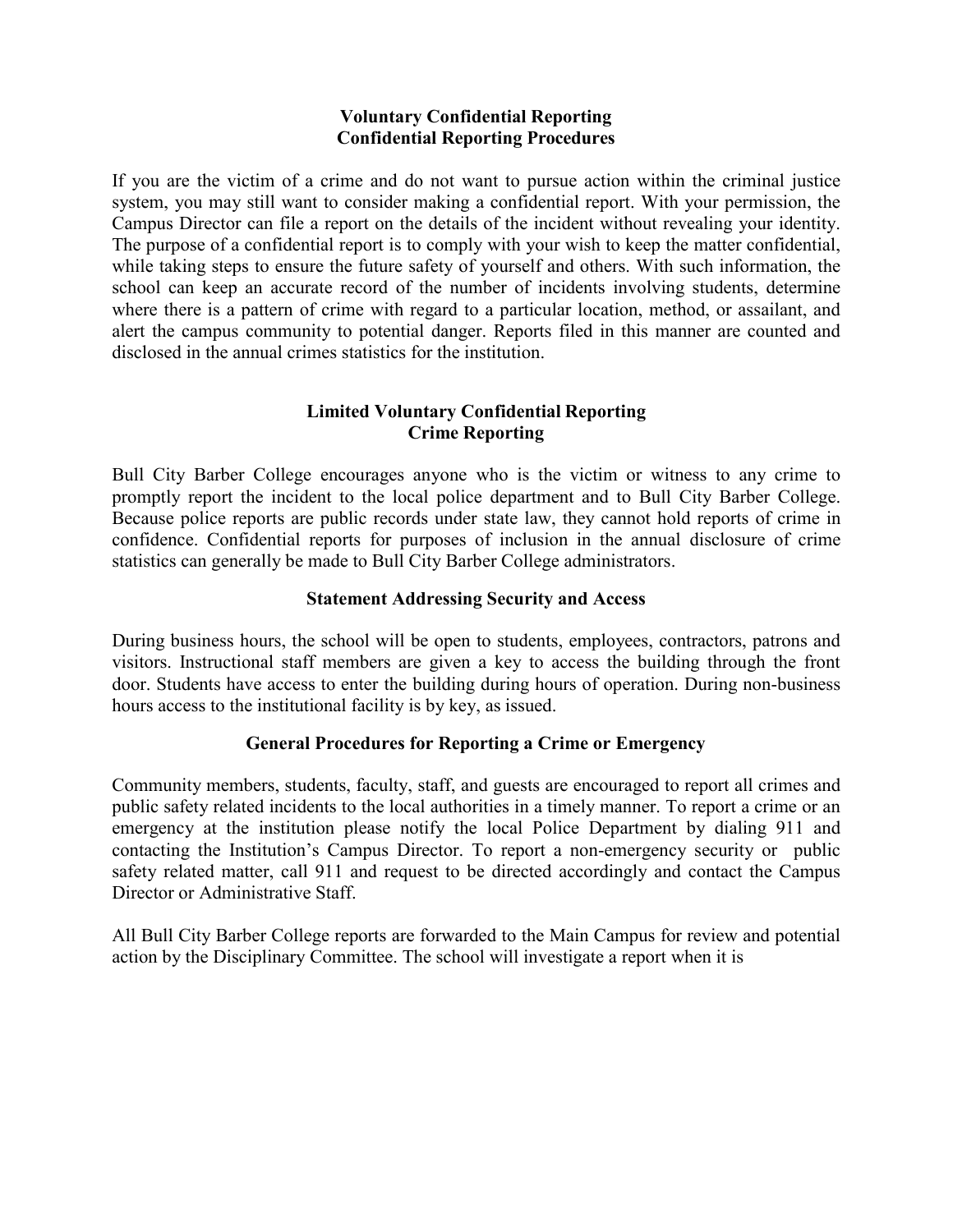deemed appropriate. Additional information obtained via the investigation will also be forwarded to the necessary authorities or entities.

If assistance is required from the local authorities, Bull City Barber College will contact the appropriate unit. If a sexual assault or rape should occur, staff on the scene, including the local Police Department, will refer the victim to available services. This publication contains information about off campus resources that are available within the respective community. That information is made available to provide Bull City Barber College community members with specific information about the resources that are available in the event that they become the victim of a crime. The information about "resources" is not provided to infer that those resources are "reporting entities" for Bull City Barber College.

Crimes should be reported to the Institution's Administrative staff or Campus Director to ensure inclusion in the annual crime statistics and to aid in providing timely warning notices to the community, when appropriate. For example, a crime that was reported only to a Crisis Response Center would not be included in Bull City Barber College's crime statistics.

### **Security Awareness & Crime Prevention Programs**

Periodically students and staff are informed of services offered by their local Police Department. Presentations or information (in the form of brochures) outline ways to maintain personal safety and security. Students are told about crime on-campus and in surrounding neighbor-hoods as applicable. Crime Prevention Programs and Sexual Assault Prevention Programs are also available. A common theme of all awareness and crime prevention programs is to encourage students and employees to be aware of their responsibility for their own security and the security of others.

# **Policy on Illegal Drugs**

Bull City Barber College has been designated "Drug free" and only under certain circumstances is the consumption of alcohol permitted. The possession, sale, manufacture or distribution of any controlled substance is illegal under both state and federal laws. Such laws are strictly enforced by the local Police Department. Violators are subject to Bull City Barber College disciplinary action, criminal prosecution, fine and imprisonment.

#### **Policy on Alcoholic Beverages**

The enforcement of alcohol laws at Bull City Barber College on-campus is the primary responsibility of the Institution's Administrative staff and Campus Director and the local Police Departments. Bull City Barber College has been designated "Drug free" and only under certain circumstances is the consumption of alcohol permitted. The possession, sale, manufacture or distribution of any controlled substance is illegal under both state and federal laws. Such laws are strictly enforced by the local Police Department. Violators are subject to institution disciplinary action, criminal prosecution, fine and imprisonment. It is unlawful to sell, furnish or provide alcohol to a person under the age of 21. The possession of alcohol by anyone under 21 years of age, in a public place or a place open to the public is illegal. It is also a violation of the Bull City Barber College institutional Alcohol Policy for anyone to consume or possess alcohol in any public or private area of the school without prior institution approval. Any one or group violating alcohol/substance policies or laws may be subject to sanctions by Bull City Barber College.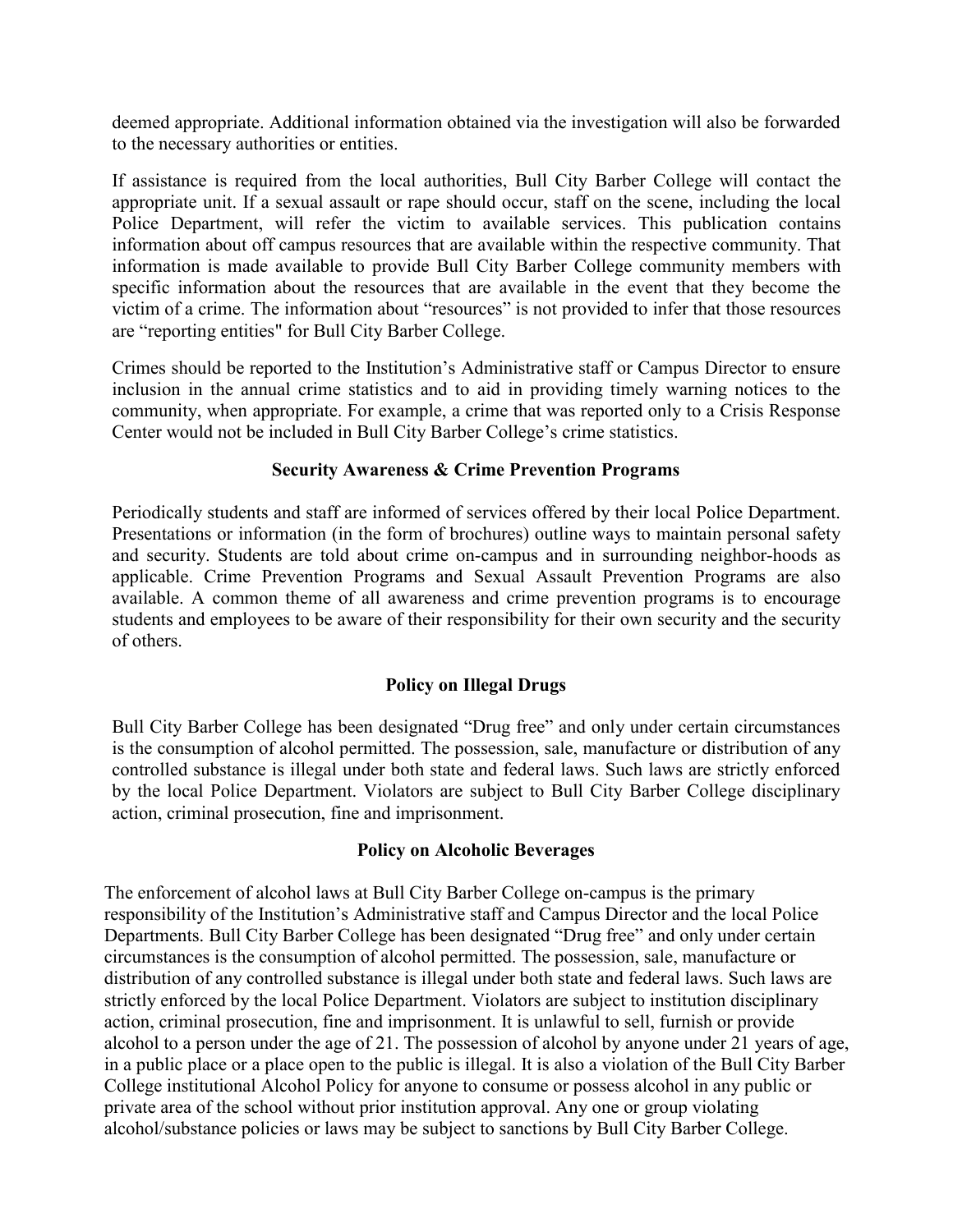# **Alcohol and Substance Abuse Information Prevention Programs**

Bull City Barber College has resources available to prevent the illicit use of drugs and the abuse of alcohol by students and employees. The program consists of referral services related to drug use and abuse including dissemination of informational materials, educational programs, referrals and school disciplinary actions.

#### **Sexual Assault Prevention and Response**

Bull City Barber College educates the student community about sexual assaults and date rape through literature and community resources. Local Police Departments (or its designee) offers sexual assault education and information programs to Bull City Barber College students and employees upon request. Literature on date rape education, risk reduction is available through Campus Director upon request.

If you are a victim of a sexual assault at this institution, your first priority should be to get to a place of safety. You should then obtain necessary medical treatment. The Police Department strongly advocates that a victim of sexual assault report the incident in a timely manner. Time is a critical factor for evidence collection and preservation. An assault should be reported directly to your local Police Department officer or representative. Filing a police report will not obligate the victim to prosecute, nor will it subject the victim to scrutiny or judgmental opinions from officers. Filing a police report will 1) ensure that a victim of sexual assault receives the necessary medical treatment and tests 2) provide the opportunity for collection of evidence helpful in prosecution, which cannot be obtained later (ideally a victim of sexual assault should not wash, douche, use the toilet, or change clothing prior to a medical/legal exam) 3) assure the victim has access to free confidential counseling from counselors specifically trained in the area of sexual assault crisis intervention.

#### **Sex Offender Registration**

In accordance to the "Campus Sex Crimes Prevention Act" of 2000, which amends the Jacob Wetterling Crimes against Children and Sexually Violent Offender Registration Act, the Jeanne Clery Act and the Family Educational Rights and Privacy Act of 1974, Bull City Barber College is providing a link to the Sexual Offender Registry. This act requires institutions of higher education to issue a statement advising the campus community where law enforcement information provided by a State concerning registered sex offenders may be obtained. It also requires sex offenders already required to register in a State to provide notice of each institution of higher education in that State at which the person is employed, carries a vocation, or is a student.

The North Carolina General Assembly is responsible for maintaining this registry. Follow the link below to access the registry **<http://sexoffender.ncsbi.gov/>**